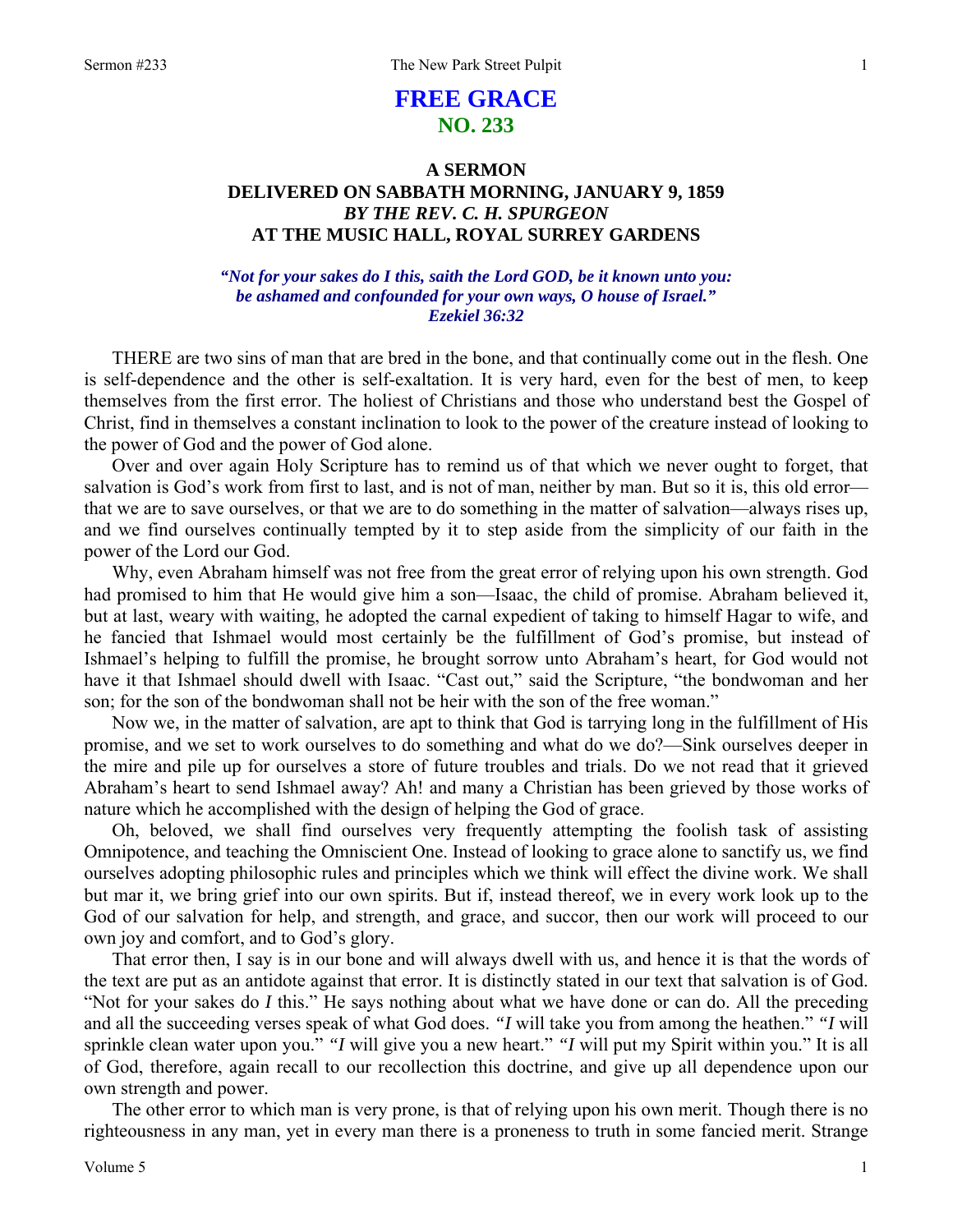that it should be so, but the most reprobate characters have yet some virtue as they imagine, upon which they rely.

You will find the most abandoned drunkard pride himself that he is not a swearer. You will find the blaspheming drunkard pride himself that at least he is honest. You will find men with no other virtue in the world, exalt what they imagine to be a virtue—the fact that they do not profess to have any, and they think themselves to be extremely excellent because they have honesty or rather impudence enough to confess that they are utterly vile.

Somehow the human mind clings to human merit, it always will hold to it, and when you take away every thing upon which you think it could rely, in less than a moment it fashions some other ground for confidence out of itself. Human nature with regard to its own merit, is like the spider, it bears its support in its own bowels, and it seems as if it would keep spinning on to all eternity. You may brush down one web, but it soon forms another, you may take the thread from one place, and you find it clinging to your finger, and when you seek to brush it down with one hand you find it clinging to the other. It is hard to get rid of, it is always ready to spin its web and bind itself to some false ground of trust.

It is against all human merit that I am this morning going to speak, and I feel that I shall offend a great many people here. I am about to preach a doctrine that is gall and vinegar to flesh and blood, one that will make righteous moralists gnash their teeth, and make others go away and declare that I am an Antinomian, and perhaps scarcely fit to live. However, that consequence is one which I shall not greatly deplore, if connected with it there should be in other hearts a yielding to this glorious truth, and a giving up to the power and grace of God, who will never save us unless we are prepared to let Him have all the glory.

First, I shall endeavor to *expound at large the doctrine contained in this text,* in the next place I shall endeavor to *show its force and truthfulness,* and then in the third place I shall seek God's Holy Spirit to *apply the useful practical lessons which are to be drawn from it*.

**I.** I shall endeavor to EXPOUND THIS TEXT.

"Not for your sakes do I this saith the Lord GOD." The motive for the salvation of the human race is to be found in the breast of God, and not in the character or condition of man. Two races have revolted against God—the one angelic, the other human. When a part of this angelic race revolted against the Most High, justice speedily overtook them, they were swept from their starry seats in heaven, and henceforth they have been reserved in darkness unto the great day of the wrath of God. No mercy was ever presented to them, no sacrifice ever offered for them, but they were without hope and mercy, forever consigned to the pit of eternal torment.

The human race, far inferior in order of intelligence, sinned also, and as I believe sinned as atrociously, at any rate, if the sins of manhood that we have heard of be put together and rightly weighed, I can scarcely understand how even the sins of devils could be much blacker than the sins of mankind. However, the God who in His infinite justice passed over angels, and suffered them forever to expiate their offenses in the fires of hell, was pleased to look down on man. Here was election on a grand scale, the election of manhood, and the reprobation of fallen angelhood.

What was the reason for it? The reason was in God's mind, an inscrutable reason which we do not know, and even which if we knew probably we could not understand. Had you and I been put upon the choice of which should have been spared, I do think it probable we should have chosen that fallen angels should have been saved. Are they not the brightest? have they not the greatest mental strength? If they had been redeemed would it not have glorified God more, as we judge, than the salvation of worms like ourselves?

Those bright beings—Lucifer, son of the morning, and those stars that walked in his train—if they had been washed in His redeeming blood, if they had been saved by sovereign mercy, what a song would they have lifted up to the Most High and everlasting God! But God, who does as He wills with His own, and gives no account of His matters, but who deals with His creatures as the potter deals with his clay, took not upon Him the nature of angels, but took upon Him the seed of Abraham, and chose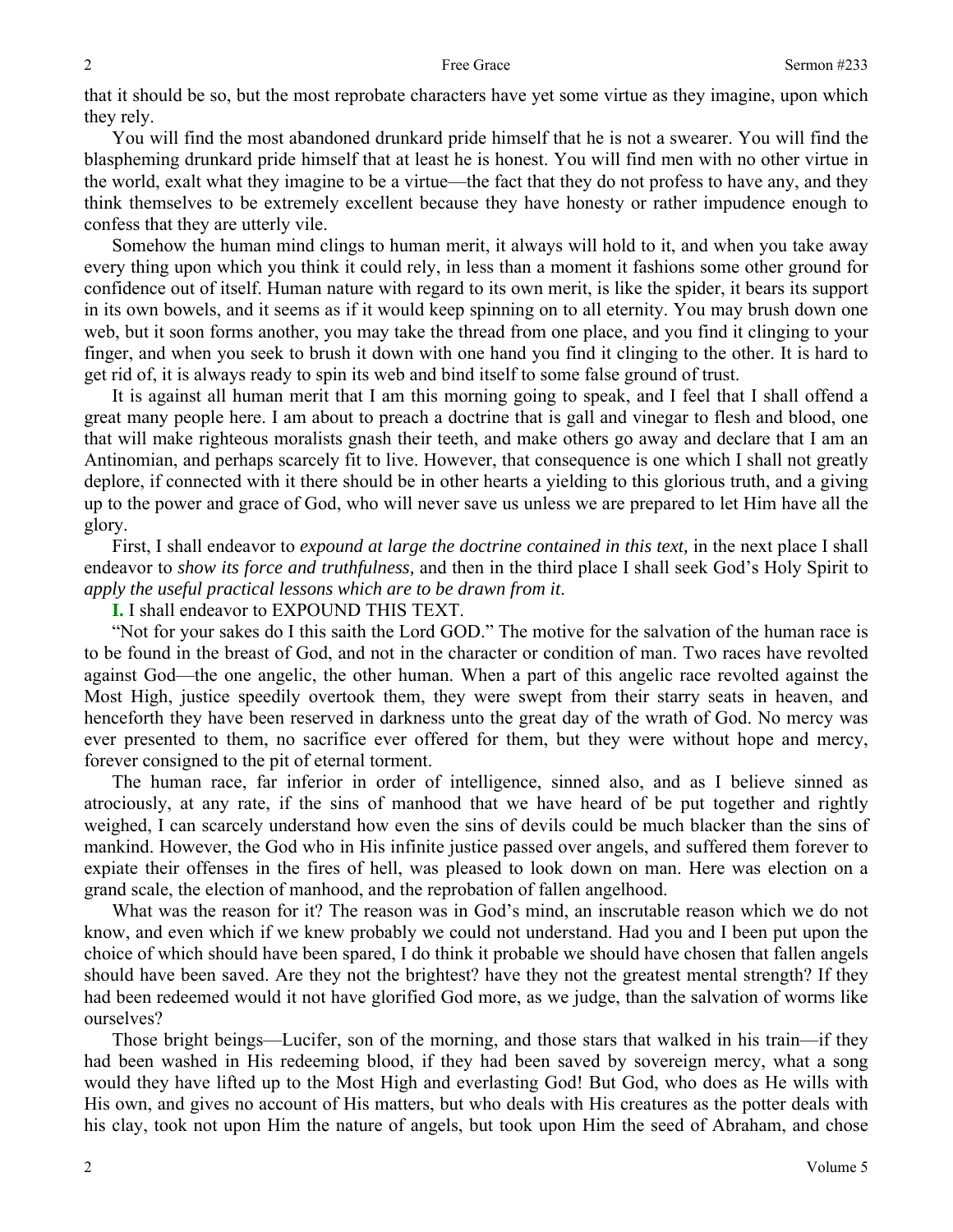3

men to be the vessels of His mercy. This fact we know, but where is its reason? certainly not in man. "Not for your sakes do I this. O house of Israel, be ashamed and be confounded for your own ways."

Here, very few men object. We notice that if we talk about the election of men and the non-election of fallen angels, there is not a cavil for a moment. Every man approves of Calvinism till he feels that he is the loser by it, but when it begins to touch his own bone and his own flesh then he kicks against it.

Come then, we must go further. The only reason why one man is saved, and not another, lies not, in any sense, in the man saved, but in God's bosom. The reason why this day the Gospel is preached to you and not to the heathen far away, is not because as a race we are superior to the heathen, it is not because we deserve more at God's hands, His choice of Britain, in the election of outward privilege, is not caused by the excellency of the British nation, but entirely because of His own mercy and His own love.

There is no reason in us why we should have the Gospel preached to us more than any other nation. Today some of us have received the Gospel, and have been changed by it, and have become the heirs of light and immortality, whereas others are left still to be the heirs of wrath. But there is no reason *in us* why we should have been taken and others left.

> *"There was nothing in us to merit esteem, Or give the Creator delight. 'Twas 'Even so, Father!' We ever must sing, 'Because it seem'd good in Thy sight.'"*

And now, let us review this doctrine at length. We are taught in Holy Scripture that long before this world was made, God foreknew and foresaw all the creatures He intended to fashion, and there and then He foreseeing that the human race would fall into sin, and deserve His anger, determined in His own sovereign mind, that an immense portion of the human race should be His children and should be brought to heaven. As to the rest, He left them to their own deserts, to sow the wind and reap the whirlwind, to scatter crime and inherit punishment.

Now, in the great decree of election, the only reason why God selected the vessels of mercy must have been because He would do it. There was nothing in any one of them which caused God to choose them. We all were alike, all lost, all ruined by the fall, all without the slightest claim upon His mercy, all, in fact, deserving His utmost vengeance. His choice of any one, and His choice of all His people, was causeless, so far as anything in them was concerned. It was the effect of His sovereign will, and of nothing which they did, could do, or even would do, for thus saith the text, "Not for your sakes do I this, O house of Israel!"

As for the fruit of our election, in due time Christ came into this world and purchased with His blood all those whom the Father has chosen. Now come you to the cross of Christ, bring this doctrine with you, and remember that the only reason why Christ gave up His life to be a ransom for His sheep was because He loved His people, but there was nothing in His people that made Him die for them.

I was thinking as I came here this morning, if any man should imagine that the love of God to us was caused by anything in us, it would be as if a man should look into a well to find the springs of the ocean, or dig into an anthill to find an Alp. The love of God is so immense, so boundless and so infinite, that you cannot conceive for a moment that it could have been caused by anything in us.

The little good that is in us—the no good that is in us—for there is none, could not have caused the boundless, bottomless, shoreless, summitless love, which God manifests to His people. Stand at the foot of the cross, you merit-mongers, you that delight in your own works, and answer this question. Do you think that the Lord of life and glory could have been brought down from heaven, could have been fashioned like a man, and have been led to die through any merit of yours? Shall these sacred veins be opened with any lancet less sharp than His own infinite love?

Do you conceive that your poor merits, such as they are, could be so efficacious as to nail the Redeemer to the tree, and make Him bend His shoulders beneath the enormous load of the world's guilt?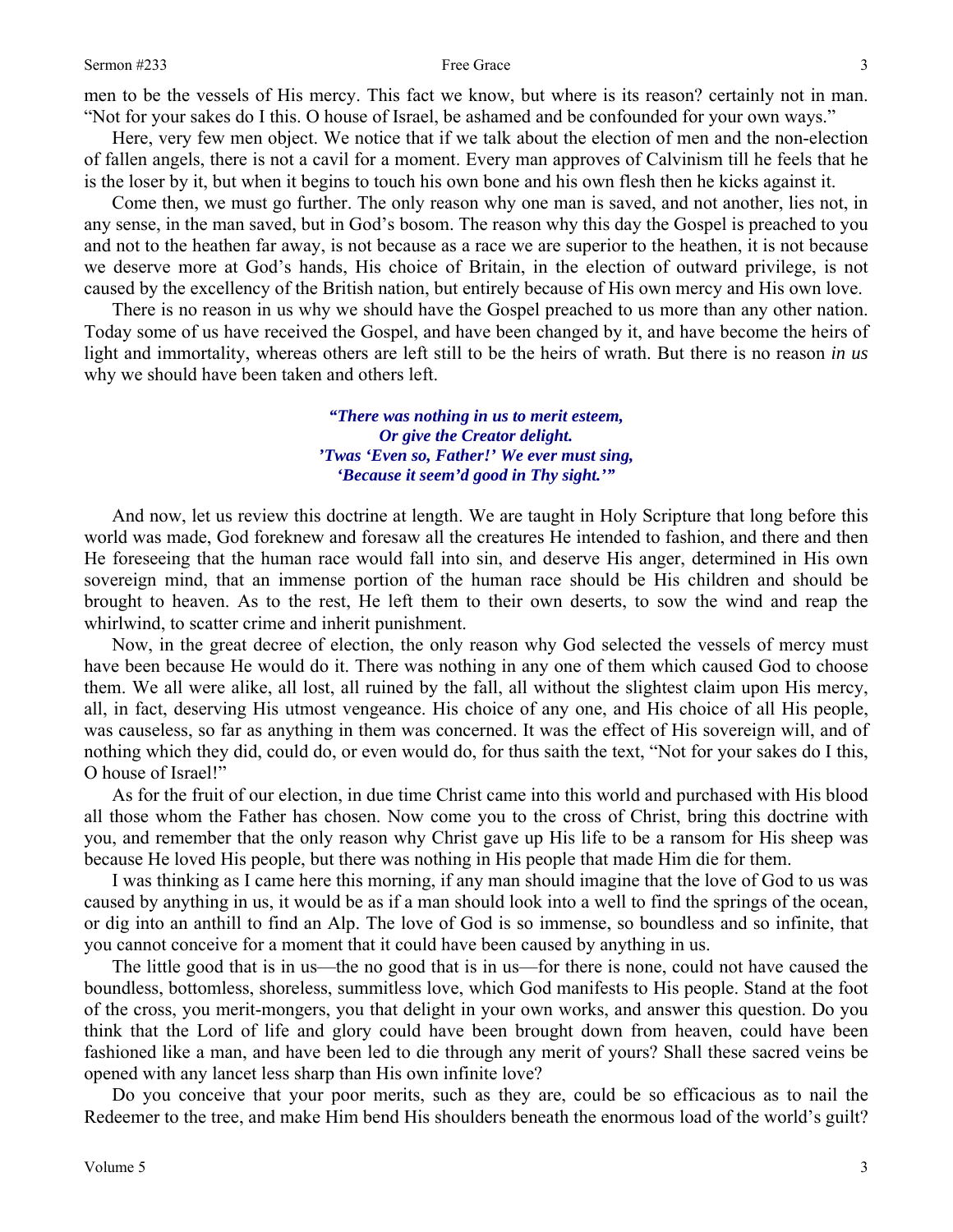You cannot imagine it. The consequence is so great compared with what you suppose to be the case, that your logic fails in a moment.

You may conceive that a coral insect rears a rock by its multitude, and by its many years of working, but you cannot conceive that all the accumulated merits of manhood, if there were such things, could have brought the Eternal from the throne of His majesty, and bowed Him to the death of the cross, that is a thing as clearly impossible to any thoughtful mind, as impossibility can be. No, from the cross comes the cry—"Not for your sakes do I this, O house of Israel."

After Christ's death, there comes in the next place, the work of the Holy Spirit. Those whom the Father has chosen, and whom the Son has redeemed, in due time the Holy Spirit calls "out of darkness into marvelous light."

Now, the calling of the Holy Spirit is without any regard to any merit in us. If this day the Holy Spirit shall call out of this congregation a hundred men, and bring them out of their estate of sin into a state of righteousness, you shall bring these hundred men and let them march in review, and if you could read their hearts, you would be compelled to say, "I see no reason why the Spirit of God should have operated upon these. I see nothing whatever that could have merited such grace as this—nothing that could have caused the operations and motions of the Spirit to work in these men."

For look you here. By nature, men are said to be dead in sin. If the Holy Spirit quickens, it cannot be because of any power in the dead men, or any merit in them, for they are dead, corrupt and rotten in the grave of their sin. If then, the Holy Spirit says, "Come forth and live," it is not because of anything in the dry bones, it must be for some reason in His own mind, but not in us.

Therefore, know you this, brethren, that we all stand upon a level. We have none of us, anything that can recommend us to God, and if the Spirit shall choose to operate in our hearts unto salvation, He must be moved to do it by His own supreme love, for He cannot be moved to do it by any good will, good desire, or good deed, that dwell in us by nature.

To go a little further, this truth, which holds good so far, holds good all the way. God's people, after they are called by grace, are preserved in Christ Jesus, they are "kept by the power of God through faith unto salvation," they are not suffered to sin away their eternal inheritance, but as temptations arise they have strength given with which to encounter them, and as sin blackens them they are washed afresh, and again cleansed.

But mark, the reason why God keeps His people is the same as that which made them His people— His own free sovereign grace. If, my brother, you have been delivered in the hour of temptation, pause and remember that you were not delivered for your own sake. There was nothing in you that deserved the deliverance. If you have been fed and supplied in your hour of need, it is not because you have been a faithful servant of God, or because you have been a prayerful Christian, it is simply and only because of God's mercy.

He is not moved to anything He does for you by anything that you do for Him, His motive for blessing you lies wholly and entirely in the depths of His own bosom. Blessed be God, His people shall be kept.

> *"Nor death, nor hell shall e'er remove His favorites from His breast; In the dear bosom of His love They must forever rest."*

But why? Because they are holy? Because they are sanctified? Because they serve God with good works? No, but because He in His sovereign grace has loved them, does love them, and will love them, even to the end.

And to conclude my exposition of this Text. This shall hold good in heaven itself. The day is coming when every blood-bought, blood-washed child of God shall walk the golden streets arrayed in white.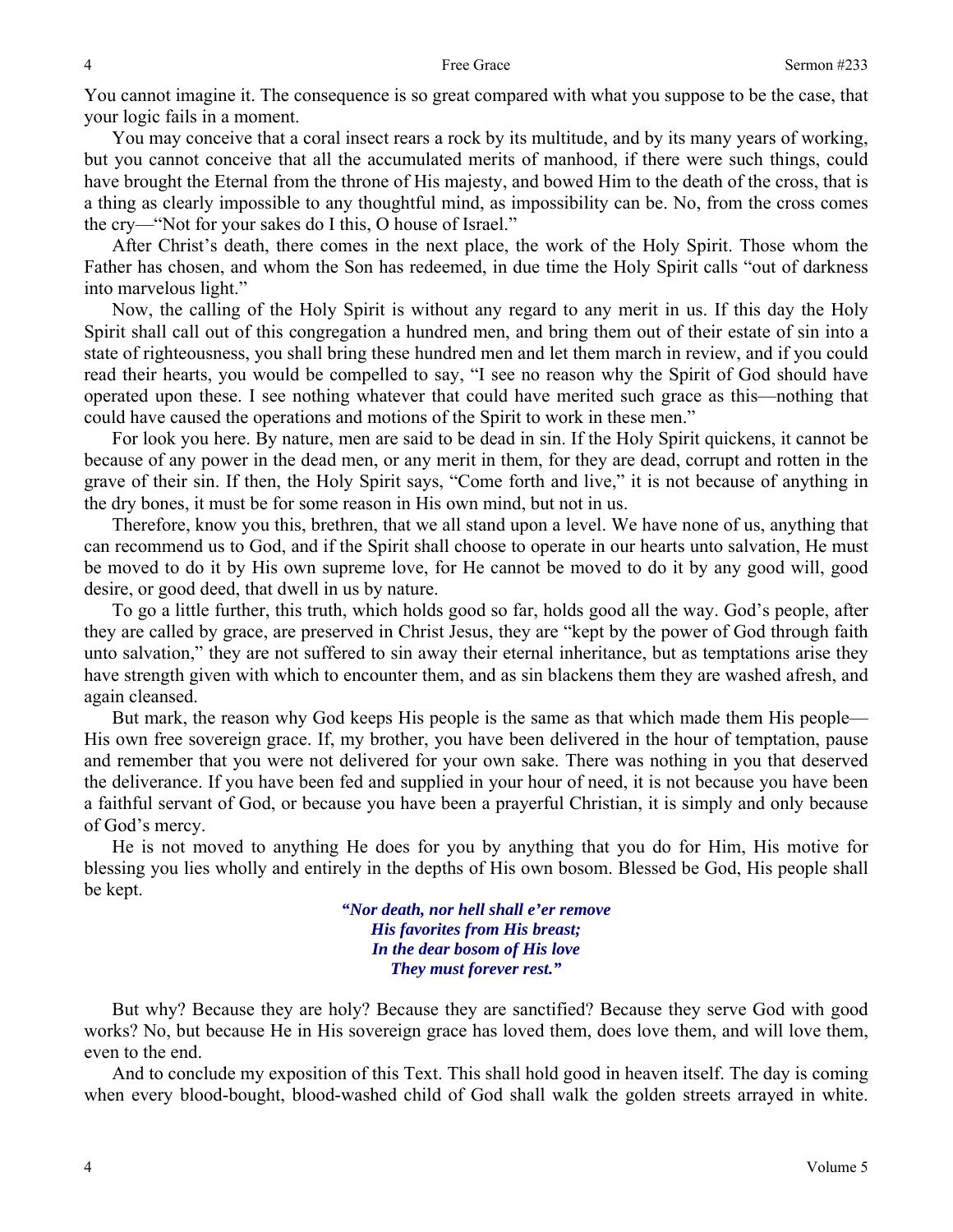Our hands shall soon bear the palm, our ears shall be delighted with celestial melodies, and our eyes filled with the transporting visions of God's glory.

But mark, the only reason why God shall bring us to heaven shall be His own love, and not because we deserved it. We must fight the fight, but we do not win the victory because we fight it, we must labor, but the wage at the days' end shall be a wage of grace and not a debt. We must honor God here, looking for the recompense of the reward, but that recompense will not be given on a legal ground because we merited it, but given to us entirely because God had loved us, for no reason that was in us.

When you and I and each of us shall enter heaven, our song shall be, "Not unto us, not unto us, but unto thy name be all the glory," and that shall be true, it shall not be a mere exaggeration of gratitude. It shall be true, we shall be compelled to sing it because we could not sing anything else. We shall feel that we did nothing, and that we were nothing, but that God did it all—that we had nothing in us to be the motive of His doing it, but that His motive lay in Himself, therefore unto Him shall be every particle of the honor forever and forever.

Now this, I take it, is the meaning of the text, distasteful it is to the great majority, even of professing Christians in this age. It is a doctrine that requires a great deal of salt, or else few people will receive it. It is very unsavory to them. However, there it stands. "Let God be true, and every man a liar." His truth we must preach, and this we must proclaim. Salvation is "not of men, neither by man; not of the will of the flesh, nor of blood," nor of birth, but of the sovereign will of God, and God alone.

**II.** And now, in the second place, I have to ILLUSTRATE AND ENFORCE THIS TEXT.

Consider a moment man's character. It will humble us, and it will tend to confirm this truth in our minds. Let me take an illustration. I will consider man as a criminal. He certainly is such in the sight of God, and I shall not slander him. Suppose now that some great criminal is at last overtaken in his sin, and shut up in Newgate. He has committed high treason, murder, rebellion, and every possible iniquity. He has broken all the laws of the realm—every one of them.

The public cry is everywhere—"This man must die, the laws cannot be maintained unless he shall be made an example of their rigor. He who bears not the sword in vain must this time let the sword taste blood. The man must die, he richly deserves it!"

You look through his character, you cannot see one solitary redeeming trait. He is an old offender, he has so long persevered in his iniquity that you are compelled to say, "The case is hopeless with this man, his crimes have such aggravation we cannot make an apology for him, even should we try. Not Jesuitical cunning itself could devise any pretense of excuse, or any hope of a plea for this abandoned wretch, let him die!"

Now, if Her Majesty the Queen, having in her hands the sovereign power of life and death, chooses that this man shall not die, but that he shall be spared, do you not see as plain as daylight that the only reason that can move her to spare that man must be her own love, her own compassion? For as I have supposed already that there is nothing in that man's character that can be a plea for mercy, but that, contrariwise, his whole character cries aloud for vengeance against his sin. Whether we like it or not, this is just the truth concerning ourselves. This is just our character and position before God.

Ah! my hearer, you may turn upon your heel, disgusted and offended, but there are some here who feel it to be solemnly true in their own experience, and they will therefore drink in the doctrine, for it is the only way whereby they can be saved.

My hearer, your conscience perhaps is telling you this morning that you have sinned so heinously that there is not an inlet for a solitary ray of hope in your character. You have added to your sins this great one, that you have rebelled against the Most High wantonly and wickedly. If you have not committed all the sins in the calendar of crime, it has been because providence has stayed your hand. Your heart has been black enough for it all. You feel the vileness of your imagination, and desires has achieved the consummation of human guilt, and further you could not go. Your sins have prevailed against you, and have gone over your head.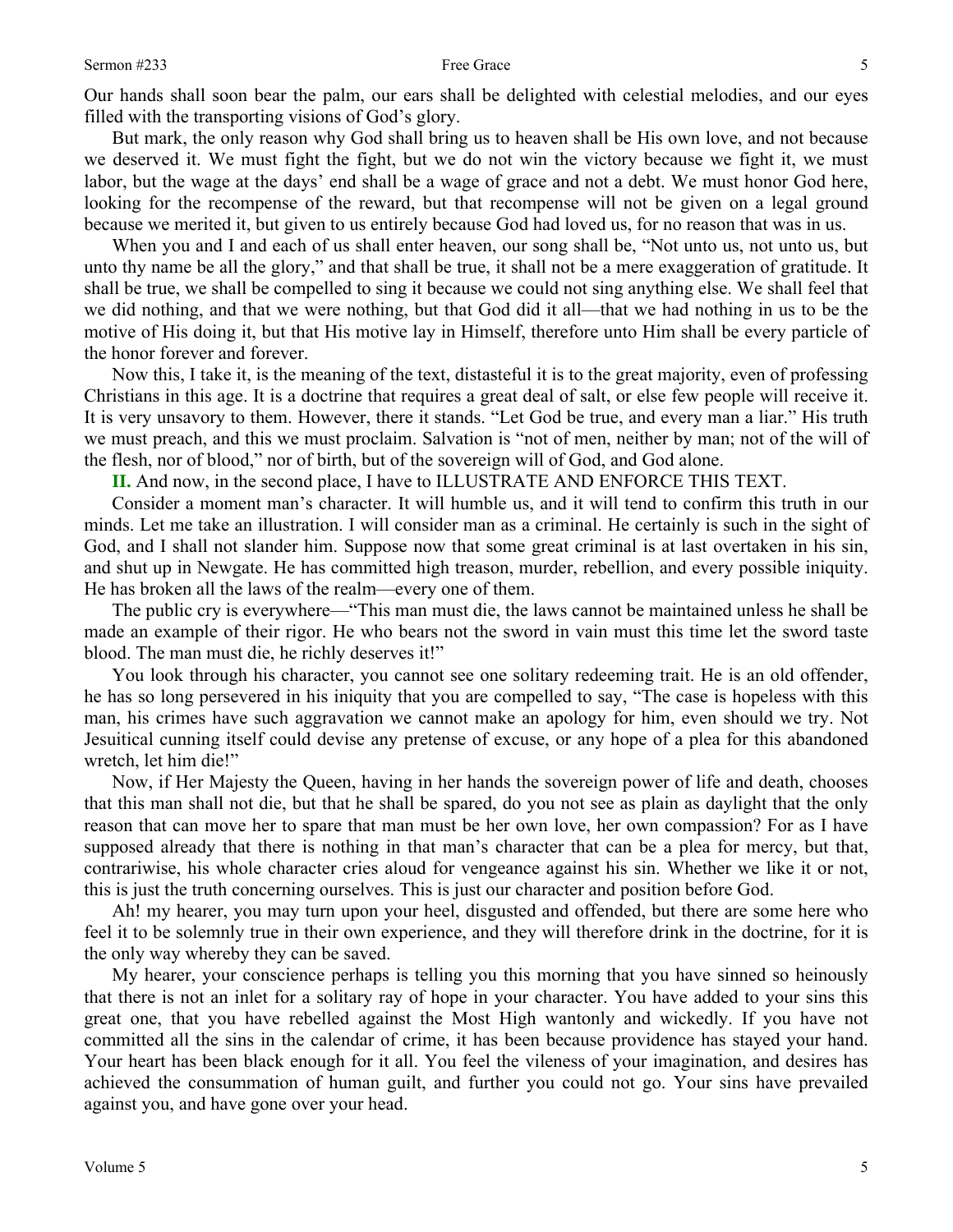Now man, the only ground upon which God can save you is His own love. He cannot save you because you deserve it, for you do not deserve it, because there is no excuse that might be made for your sin. No, you are without any excuse, and you feel it. Oh! bless His dear name, that He has devised this way whereby He can save you upon the basis of His own sovereign love and unbounded grace, without anything in you.

I want you to go back again to Newgate and this criminal. We suppose now that this criminal is visited by Her Majesty in person. She goes to him and she says to him, "Rebel, traitor, murderer, I have in my heart compassion for you, you deserve it not, but I am come this day to you, to tell you that if you repent you shall have mercy at my hands."

Suppose this man, springing up, should curse her—curse this angel of mercy to her face, spit upon her, and utter blasphemies, and imprecate curses upon her head. She retires, she is gone, but so great is her compassion that the next day she sends a messenger, and days, and weeks, and months, and years, she continually sends messengers, and these go to him and they say—"If you will repent of your transgressions you shall have mercy, not because you deserve it, but because Her Majesty is compassionate, and out of her gracious soul she desires your salvation. Will you repent?"

Suppose this man should curse at the messenger, stop his ears against the message, spit upon him, and tell him he does not care for him at all. Or to suppose a better case—suppose he turns round upon his seat and says, "I don't care whether I am hanged or not. I'll take my chance along with other people, I shall take no notice of you"?

And suppose more than that, rising from his seat, he indulges again in all the crimes for which he has already been condemned, and plunges headlong afresh into the very sins which have brought his neck under the rope of the gallows. Now, if Her Majesty would spare such a man as that, on what terms can she do it? You say, "Why, she cannot, unless she does it out of love, she cannot because of any merit in him, because such a beast as that ought to die!"

And now, what are you and I by nature but like this? And my unconverted hearer, what is this but a picture of you? Has not God Himself visited your conscience? And has He not said to you, "Sinner! come now, let us reason together, though your sins be as scarlet they shall be as wool"? And what have you done? Stopped your ear against the voice of conscience—cursed and swore at God, blasphemed His holy name, despised His Word, and railed against His ministers.

And this day, again with tears in his eyes, a servant of God is come to you and his message is, "Believe on the Lord Jesus Christ and thou shalt be saved, as I live, saith the LORD, I have no pleasure in the death of him that dieth, but had rather that he should turn unto me and live."

And what will you do? Why, if left to yourselves you will laugh at the message—despise it. It will glance off of you like an arrow from a man that is girt about with mail, and you will go away to despise God again, as you have done before. Do you not see then, that if God ever shall save you, it cannot be for your sakes, it must be from His own infinite love, it cannot be from any other reason, since you have rejected Christ, despised His Gospel, trodden under foot the blood of Jesus, and have refused to be saved. If He saves you, it must be free grace, and free grace alone.

But now picture a little more about this criminal at Newgate. Not content with having added sin to sin, and having rejected mercy for himself, this wretch industriously employs himself in going round to all the cells where others are confined, and hardening their hearts also against the mercy of the Queen. He can scarce see a person but he begins to taint him with the blasphemy of his own heart, he utters injurious things against the majesty that spares him, and endeavors to make others as vile as himself.

Now, what does justice say? If this man ought not to die on his own account, yet he ought to die for the sake of others, and if he be spared, is it not as plain as a pike-staff that he cannot be spared because of any reason in him? It must be because of the unconquerable compassion of the Sovereign.

And now look you here, is not this the case of some here present? Not only do you sin yourselves, but lead others into sin. I know this was one of my plagues and torments, when first God brought me to Himself, that I have led others into temptation.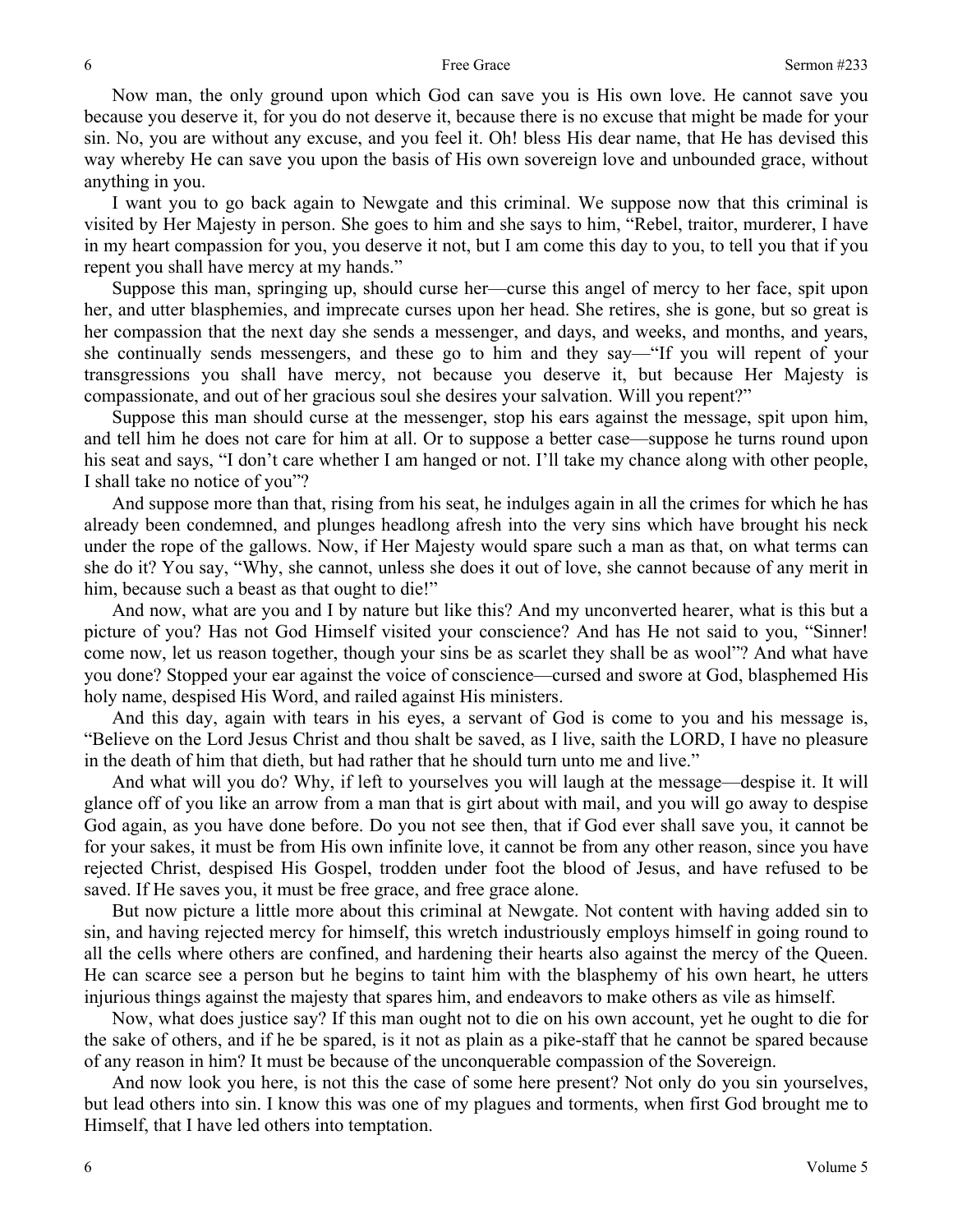Are there not men here that have taught others to swear? Are there not fathers here that have helped to destroy their own children's souls? Are there not some of you that are like the deadly Upas tree? You stretch out your branches and from every leaf there drops poison upon those who come beneath its deadly range. Are there not some here who have seduced the virtuous, that have misled those who were seemingly pious, and that are perhaps so hardened that they even glory in it? Not content with being damned yourselves, you are seeking to lead others to the pit also. Thinking it not enough yourselves to be at enmity with God, you want to imitate Satan by dragging others with you.

O my hearer, is not this your case? Does not your heart confess it? And do not the tear flow down your cheek? Remember then, this must be true, if God shall save you, it must be because He will do it. It cannot be because there is anything good in you, for you deserve now to die, and if He spare you it must be sovereign love and sovereign grace.

I will just use one other illustration, and then I think I shall have made the text clear enough. There is not so much difference between black and a darker shade of black as there is between pure white and black. Every one can see that. Then there is not so much difference between man and the devil as there is between God and man. God is perfection, we are black with sin. The devil is only a darker shade of black, and great as may be the difference between our sin and the sin of Satan, yet it is not so great as the difference between the perfection of God and the imperfection of man.

Now, imagine for a minute that somewhere in Africa there should be a tribe of devils living, and that you and I had it in our power to save these devils from some threatened wrath which must overtake them. If you or I should go there and die to save those devils, what could be our motive? From what we know of the character of a devil, the only motive that could make us do that must be love. There could not be any other. It must be simply because we had such big hearts that we could even embrace fiends within them.

Well now, there is not so much difference between man and the devil as between God and man. If then, the only motive that could make men save a devil must be man's love, does it not follow with irresistible force, that the only motive that could lead God to save man must be God's own love. At any rate, if that reason be not cogent the fact is indisputable—"Not for your sakes do I this, O house of Israel." God sees us abandoned, evil, wicked, and deserving His wrath, if He saves us, it is His boundless, fathomless love that leads Him to do it—nothing whatever in us.

**III.** And now, having thus preached this doctrine and enforced it, I come to a very solemn PRACTICAL APPLICATION.

And here may God the Holy Spirit help me labor with your hearts!

First, since this doctrine is true, how humble a Christian ought to be. If you be saved, you have had nought to do with it, God has done it. If you be saved, you have not deserved it. It is mercy undeserved which you have received. I have sometimes been delighted when I have seen the gratitude of abandoned characters to any who have assisted them.

I remember visiting a house of refuge. There was a poor girl there who had fallen into sin long, and when she found herself kindly addressed and recognized by society, and saw a Christian minister longing after her soul's good, it broke her heart. Why should a man of God care about her? she was so vile. How could it be that a Christian should speak to her?

Ah! but how much more should that feeling rise in our hearts? My God! I have rebelled against You, and yet You have loved me, unworthy *me!* How can it be? I cannot lift myself up with pride, I must bow down before You in speechless gratitude. Remember, my dear brethren, that not only is the mercy which you and I have received undeserved, but it was unasked. It is true you prayed, but not till free grace made you pray. You would have been to this day hardened in heart, without God, and without Christ, had not free grace saved you.

Can you be proud then?—proud of mercy which, if I may use the term, has been forced upon you? proud of grace which has been given you against your will until your will was changed by sovereign grace? And think again. All the mercy you have you once refused. Christ sups with you, be not proud of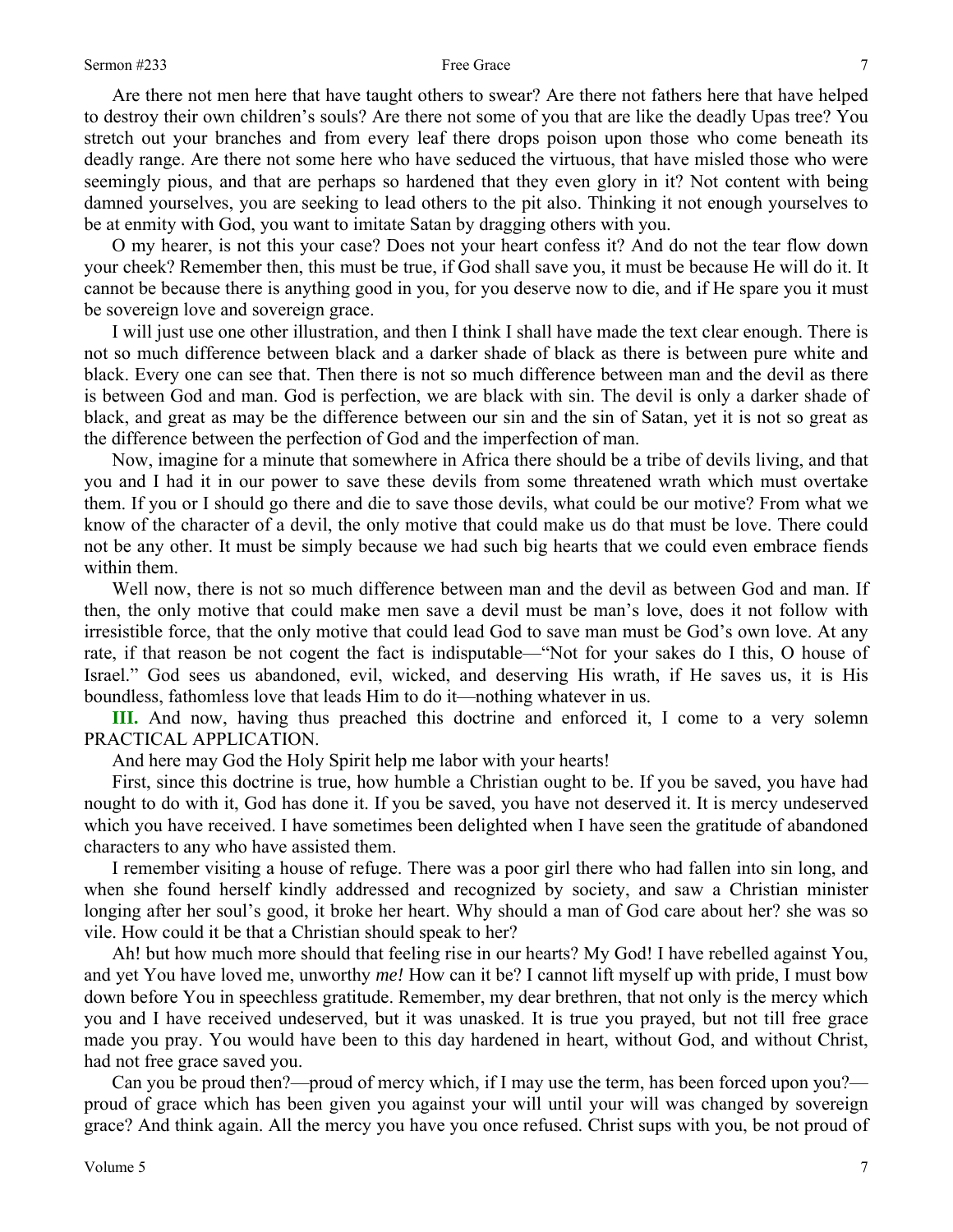His company. Remember, there was a day when He knocked, and you refused—when He came to the door and said, "My head is wet with dew, and my locks with the drops of the night; open to me, my beloved," and you barred it in His face, and would not let Him enter.

Be not proud then, of what you have, when you remember that you did once reject Him! Does God embrace You in His arms of love? Remember, once you lifted up your hand of rebellion against Him. Is your name written in His book? Ah! there was a time when if it had been in your power, you would have erased the sacred lines that contained your own salvation. Can we, dare we, lift up our wicked head with pride, when all these things should make us hang our heads down in the deepest humility? That is one lesson, let us learn another.

This doctrine is true, and therefore it should be a subject of the greatest gratitude. When meditating upon this text yesterday, the effect it had upon me was one of transport and joy. Oh! I thought, upon what other condition could I have been saved? And I looked back upon my past estate, I saw myself piously trained and educated, but revolting against all that. I saw a mother's tears shed over me in vain, and a father's admonition lost upon me, and yet I found myself saved by grace and I could only say, "Lord, I bless You that it is by grace, for if it had been by merit I had never been saved. If You had waited till there was something good in me, You would have waited till I sank into the hopeless perdition of hell, for good in man there never would have been, unless You had first put it there."

And then I thought immediately, "Oh! how I could go and preach that to the poor sinner!" Ah! let me try if I cannot. O sinner! you say you dare not come to Christ because you have nothing to recommend you. He does not want anything to recommend you, He will not save you if you have anything to recommend you, for He says, "Not for your sake do I this."

Go to Christ with earrings in your ears, and jewels upon you, wash your face, and array yourself with gold and silver, and go before Him and say, "Lord, save me, I have washed myself and clothed myself, save me!" "Get you gone! Not for your sakes will I do this." Go to Him again and say, "Lord, I have put a rope about my neck, and sackcloth about my loins, see how repentant I am, see how I feel my need, now save me!" "No," saith He, "I would not save you on account of your flaunting robes, and now I will not save you because of your rags, I will save you for nothing about you, if I do save you, it will be from something in My heart, not from anything you feel. Get you gone!"

But if today you go to Christ and say, "Lord Jesus, there is no reason in the world why I should be saved—there *is* one in heaven, Lord, I cannot urge any plea, I deserve to be lost, I have no excuse to make for all my sins, no apology to offer, Lord, I deserve it, and there is nothing in me why I should be saved, for if You would save me I should make but a poor Christian after all, I fear that my future works will be no honor to You—I wish they could be, but Your grace must make them good, else they will still be bad. But Lord, though I have nothing to bring, and nothing to say for myself, I do say this, I have heard that You have come into the world to save sinners—O Lord, save me!

### *'I the chief of sinners am.'*

I confess I do not feel this as I ought, I do not mourn it as I ought, I have no repentance to recommend me, nay, Lord, I have no faith to recommend me either, for I do not believe Your promise as I ought, but oh! I cling to this text. Lord, You have said You will not do it for my sake. I thank You that You have said that. You could not do it for my sake, for I have no reason why you should. Lord, I claim your gracious promise! 'Be merciful to me, a sinner.'"

Ah! you good people, this doctrine does not suit some of you, it is too humbling, is it not? You that have kept your churches regularly, and been to meetings so piously, you that never broke the Sabbath, or never swore an oath, or did anything wrong, this does not suit you. You say it will do very well to preach to harlots, and drunkards, and swearers, but it will not suit such good people as we are.